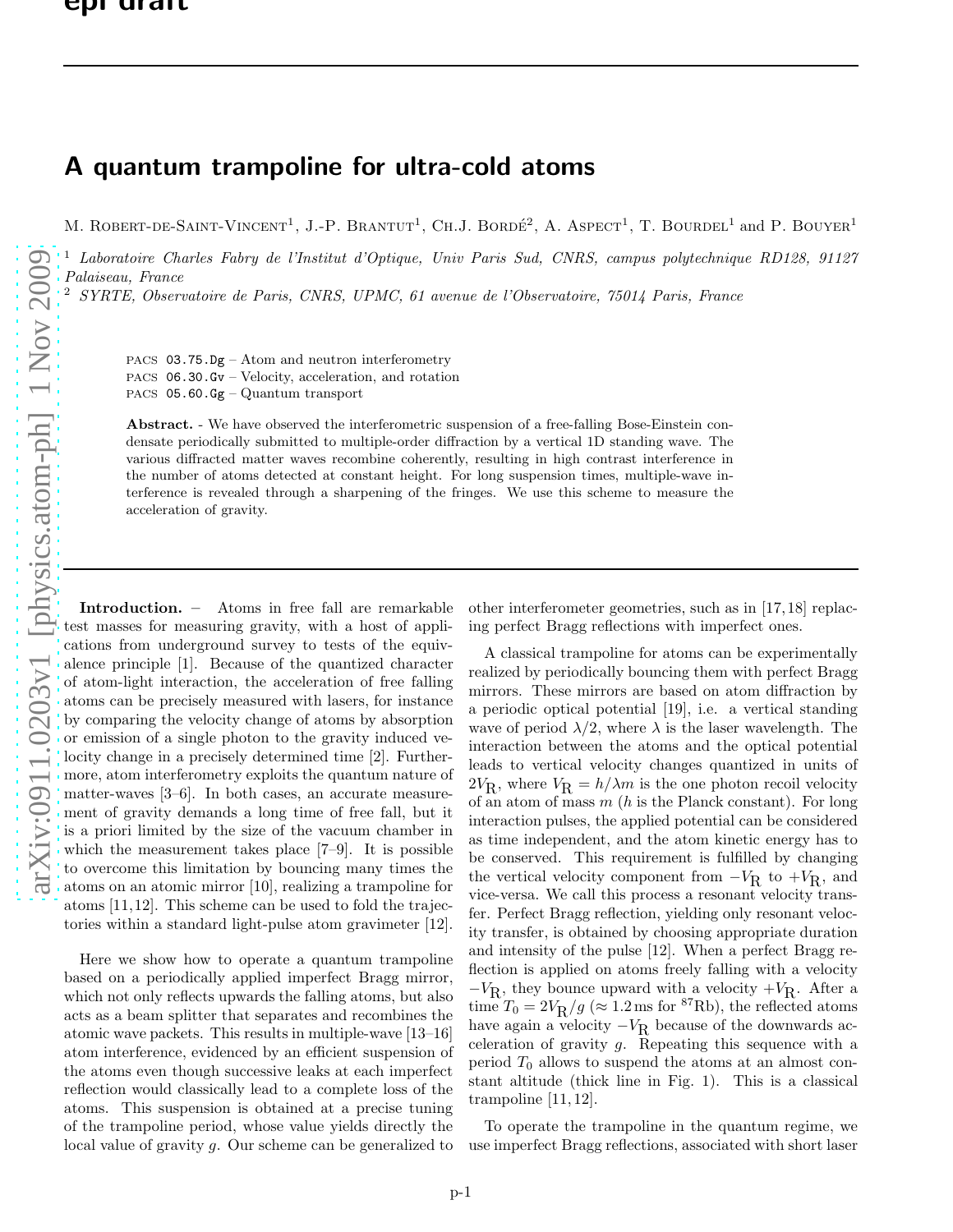

Fig. 1: Atom trajectories in the quantum trampoline. a, atoms, diffracted by periodically applied imperfect Bragg mirror, explore various paths which eventually recombine. The probability of a trajectory is represented by the line thickness. The thick line corresponds to a classical trampoline associated with perfect Bragg reflections. The arrows mark the loss channels at  $-3V_R$ . **b**, an imperfect Bragg reflection : an incoming matter-wave with vertical velocity  $-V_R$  is mainly Bragg reflected to  $+V_R$  (thick line). A small fraction is also diffracted to higher velocities  $(+3V_R \text{ and } -3V_R)$ , and a smaller one transmitted without deviation. c, elementary interferometer : from a zero-order trajectory (thick line), an atom can be diffracted to  $+3V_R$ , at point A in the example shown. It is then Bragg reflected from  $+V_R$  to  $-V_R$  at point B<sub>1</sub> one period later, and finally recombines at point C with the zero-order trajectory, thanks to diffraction from  $-3V_R$  to  $+V_R$ .

pulses, for which the kinetic energy conservation requirement is relaxed: Heisenberg time-energy relation permits energy to change by about  $h/\tau$  for a pulse of duration  $τ$ . Choosing  $τ ≈ h/4mV_R^2$  allows us to obtain additional velocity changes from  $-V_R$  to secondary diffracted components with velocities  $\pm 3V_R$  (Fig. 1b), hereafter referred as non-resonant velocity transfers. The matter-wave packet is thus split into various components that eventually recombine, resulting in a richer situation where atomic interference plays a dramatic role (Fig. 1a). For our experimental conditions ( $\tau \approx 35 \,\mu s$ ), transition from  $-V_R$  to  $+V_{\mbox{\footnotesize R}}$  occurs with a probability of 0.93, while the amplitudes  $\epsilon$  of the components diffracted to  $\pm 3V_R$  correspond to a probability  $|\epsilon|^2 \approx 0.03$  ( $|\epsilon| \approx 0.17$ ). The amplitudes of higher velocity components are negligible, and the probability to remain at  $-V_R$  is 0.01. A similar situation occurs for an atom with initial velocity  $+V_R$ : transition to  $-V_R$ happens with probability 0.93 and to  $\pm 3V_R$  with probability  $|\epsilon|^2 \approx 0.03$ .

We operate our quantum trampoline as follows. An all-optically produced ultra-cold sample of  $1.5 \times 10^{5}$   $^{87}$ Rb atoms in the  $F = 1$  hyperfine level [20] is released from the trap with a rms vertical velocity spread of 0.1  $V_R$  for the Bose-Einstein condensate and  $0.6$   $V_R$  for the thermal



Fig. 2: Outputs and losses in a 15-pulse quantum trampoline. a and b, absorption images taken 2 ms after the last pulse (O in Fig. 1), in the case of destructive  $(a)$  and constructive  $(b)$ interference in the suspended channel. The pulse periods are  $T=1.206 \,\mathrm{ms}$  and  $T=1.198 \,\mathrm{ms}$  respectively. The image extends over 3 mm vertically. The atoms suspended against gravity lie in the circle at the top of the images. The spots below correspond to loss channels and are strongly suppressed in b compared to a due to the interference blocking the loss channels. The two lowest spots correspond to losses at points A and B of Fig. 1a, which cannot be suppressed by interference.

cloud. In this work, the condensate fraction is limited to 0.2. After 600  $\mu$ s ( $\approx T_0/2$ ) of free fall, such that the mean atomic velocity reaches  $-V_R$  because of gravity, we start to apply imperfect Bragg reflections with a period  $T$ , close to the classical suspension period  $T_0$ . More precisely, a retroreflected circularly-polarized beam of intensity 4 mW, 6.3 GHz red-detuned with respect to the nearest available atomic transition from  $F = 1$  is then periodically applied for a pulse duration  $\tau \approx 35 \,\mu s$ . The successive diffraction events result in several atomic trajectories that coherently recombine in each output channel, as presented in Fig. 1a.

After N pulses, we wait for a 2 ms time of flight and detect the atoms through absorption imaging with resonant light. We observe distinct wave-packets (Fig. 2). The atoms situated in the circle at the top have been suspended against gravity, while the distinct packets below correspond to falling atoms. These atoms have acquired a velocity  $-3V_R$  after one of the laser pulses, and then continue to fall, unaffected by the subsequent pulses. The difference between Fig. 2a and 2b shows that a small change in the pulse period T results in a dramatic change in the number of suspended atoms. When suspension is maximum (Fig. 2b), the losses are strongly suppressed except for the two lowest spots, which correspond to atoms that have been lost at points A and B of Fig. 1. This behavior is due to quantum interferences between the vari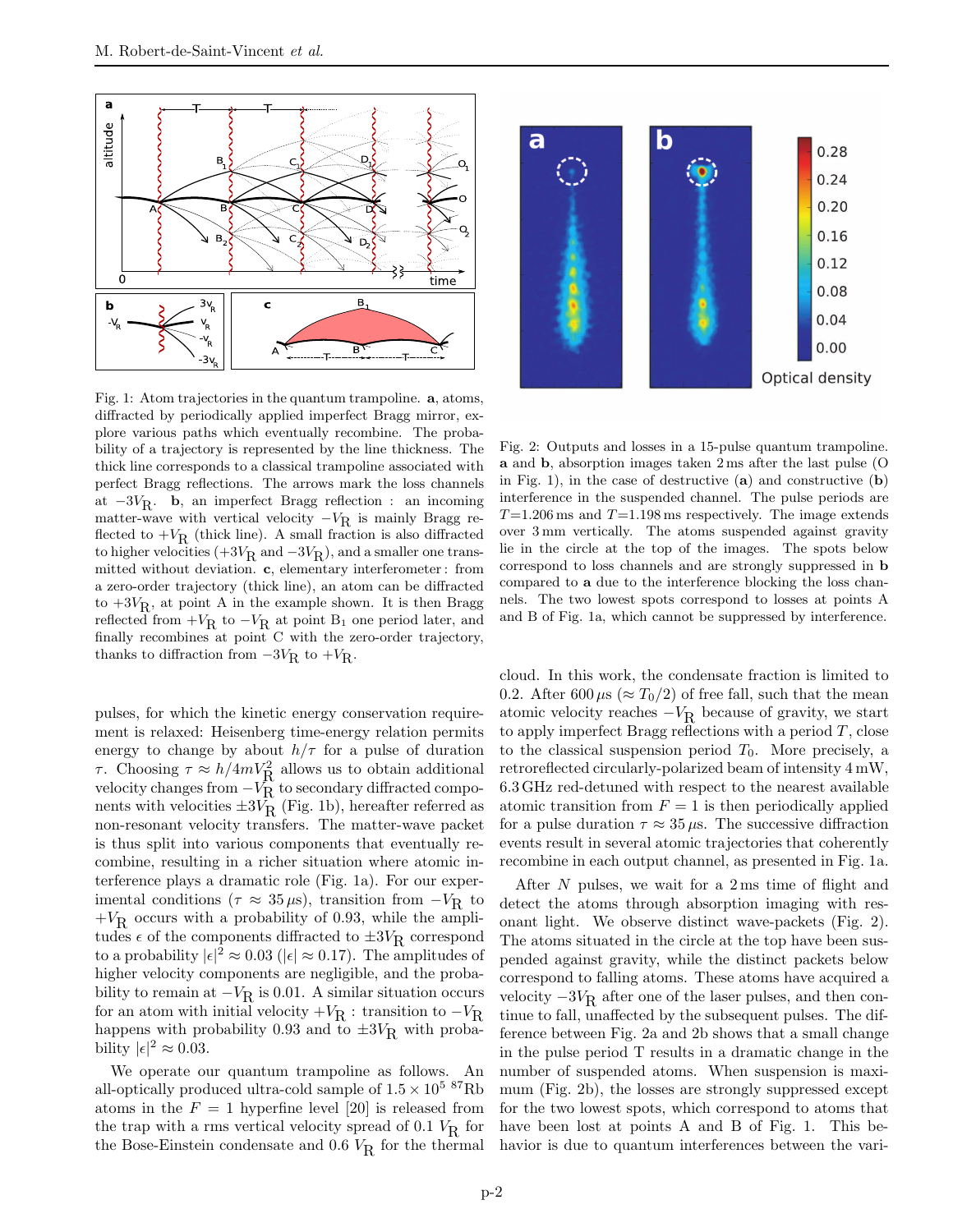ous trajectories as presented in Fig. 1a : for an adequate pulse period  $T$ , the interferences are constructive in the suspended trajectories and destructive in the falling ones, except at points A and B where no interference can happen. This blocking of the 'leaking channels' is analogous to the suppression of light transmission through a multilayer dielectric mirror.

Our quantum trampoline is a multiple-wave interferometer, where the fraction of atoms in each output port is equal to the square modulus of the sum of the amplitudes associated with all trajectories that coherently recombine at the end. We classify the contributing trajectories with respect to the number of non-resonant velocity transfers. The zero-order path is the one which is reflected from  $-V_R$ to  $+V_R$  at each pulse (trajectory ABCD...O in Fig. 1a and Fig. 1c). This is the path associated with the largest output amplitude (of square modulus  $0.93<sup>N</sup>$ ). The firstorder paths are the ones which are once deviated upwards from the zero-order path, and recombine with it after twice the period  $T$  (for example, the trajectories  $AB<sub>1</sub>CD...O$  or  $ABC_1D...O$  in Fig. 1a). All these paths have the same accumulated interferometric phase that depends on the pulse period T. Their amplitude, proportional to  $|\epsilon|^2$ , is small but the number of such paths increases as the number of pulses N. Their total contribution to the probability amplitude at O scales as  $N|\epsilon|^2$ . Higher order paths, with more than 2 non-resonant transfers, are less probable individually, but their number increases faster with the number of pulses. As a consequence, they can have a major contribution to the final probability amplitude. More precisely, multiple-wave interference plays an important role when  $N|\epsilon|^2$  becomes of the order of 1.

Figure 3 shows the fraction of suspended atoms for a 10 pulse quantum trampoline where the interference between the zero- and first-order paths dominates since  $N|\epsilon|^2 \approx 0.3$ is small compared to 1. When the pulse period T is changed, we observe interference fringes with characteristic spacing  $\Delta T = 16.6(2) \,\mu s$ , in agreement with the calculation for the elementary interferometer (Fig. 1c) [21]:  $\Delta T = \lambda/4qT$ . We also observe an additional modulation with a fringe spacing of  $\Delta T' = 33 \,\mu s$ , about twice  $\Delta T$ . It can be understood by considering the interferometers from A to  $O_1$  and from A to  $O_2$ , such as  $AB_1C_1D_1...O_1$  and  $ABC_1D_1...O_1$ . The corresponding fringe spacing  $\Delta T' =$  $\lambda/4|V_{\mathbf{R}} - gT|$  is equal to  $2\Delta T$  for  $T = T_0$ . The output ports  $\dot{O}_1$ ,  $O_2$  of these additional interferometers are 14  $\mu$ m above or below O. In our absorption images, we do not distinguish the various ports and the observed signal is thus the sum of the intensities of the two fringe patterns. In addition, the total interference pattern is included in a broad envelop due to the mirror velocity selectivity as predicted for a classical trampoline in [11] and first observed in [12].

We model our quantum trampoline in a semi-classical approximation [22]. It makes use of complex amplitudes calculated along the classical trajectories plotted in Fig. 1a. During each free-fall, the accumulated phase is given by the action along the trajectory and, for each



Fig. 3: Interference fringes for a 10-pulse quantum trampoline. a, fraction of suspended atom as a function of the pulse period. The overall envelope is due to the velocity selectivity [11] while the modulation is due to quantum interference. The solid line corresponds to our model as presented in the text. b, position of three consecutive fringe maxima around the highest maximum, as a function of the pulse duration, showing the influence of the phase shift  $\phi_0$  imprinted by the diffraction pulses : Dots are experimental points, with error bars reflecting the experimental uncertainties. Solid lines come from the theoretical model using  $g=9.809 \text{ m.s}^{-2}$ .

diffraction pulse, the matrix of transfer amplitudes between the various inputs and outputs is calculated by solving the Schrödinger equation in momentum space. At each output O of the interferometer, we sum the amplitudes of all possible trajectories from the input A to that output and take the square modulus to get its probability. For comparison with our observations, the fraction of suspended atoms is taken as the sum of the probabilities at all outputs  $O_i$ . Finally, we take into account the finite temperature of the initial atomic sample by summing the results over the distribution of initial velocities. This model reproduces accurately the whole interference pattern of Fig. 3a.

When we increase the number of pulses so that  $N|\epsilon|^2 \approx$ 1, the contribution from higher order paths is not negligible and we enter a regime of multiple-wave interference. Fig. 4a shows a comparison of the fringes for the cases of 10 and 20 consecutive pulses. After 20 pulses, we observe a clear deviation from a sinusoidal pattern, the fringe width decreases and the contrast increases to almost 1. As plotted in Fig. 4b, the fringe half-width at half-maximum decreases from 4.1  $\mu$ s after 10 pulses, where  $N|\epsilon|^2 \approx 0.3$ , to 2.1  $\mu$ s after 30 pulses, where  $N|\epsilon|^2 \approx 0.3$ . The relative contributions to the output amplitude at O of zero-, first-, and second-order paths increase from 1, 0.26, and 0.01 respectively in the case of 10 pulses to 1, 0.9, 0.32 in the case of 30 pulses. The finesse of our interferometer, i.e. the ratio of the full-width at half-maximum of the resonances to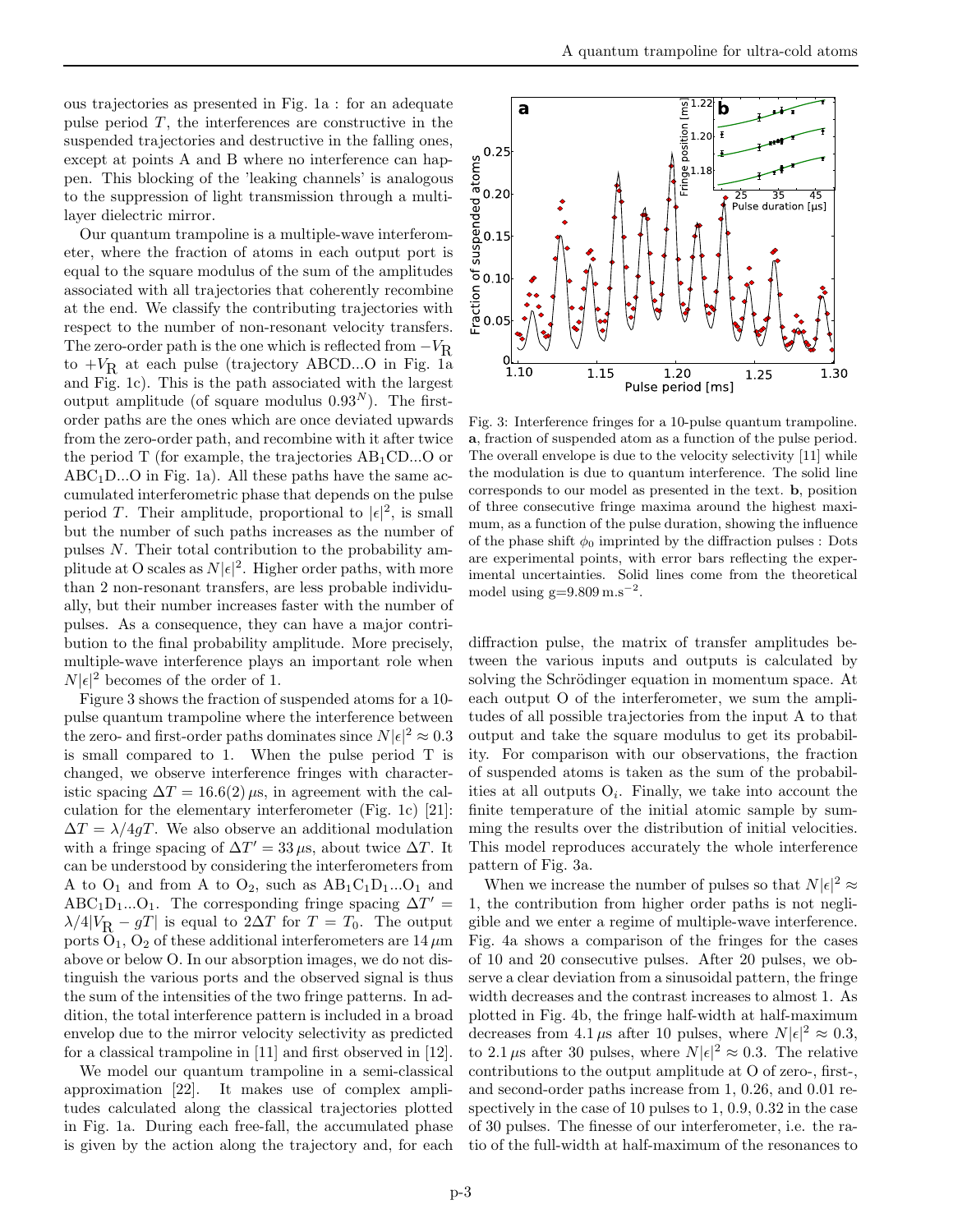

Fig. 4: Multiple-wave quantum trampoline. a, suspended fraction as a function of the pulse period, for 10 (diamonds) and 20 (triangles) pulses. The contrast evolves from 0.6 to almost 1 and the fringe width is significantly reduced as highlighted by the vertical dashed lines at half-maximum. Lines : calculated suspended fraction, with  $g = 9.809$  m.s<sup>-2</sup> selected as fitting parameter. b, fringe half-width at half-maximum as a function of the number of pulses  $N$ . The narrowing of the fringes with increasing N is an evidence of the stronger contribution of higher order paths to the interference pattern.

the fringe spacing, is 4 after 30 pulses. This increase of the finesse is an evidence of the stronger contribution of the higher order paths when the number N of pulses increases, as expected for a multiple-wave interferometer [13–15].

Our quantum trampoline is sensitive to gravity. From the position of the broad envelop associated with the classical trampoline, we can deduce  $q=9.8(1)$ . The same value, with a similar accuracy can also be inferred from the fringe spacing. However, a measure of the absolute fringe position allows us to reach a better accuracy. For this, we need to take into account an additional phase [21]  $\phi_0$  resulting from the diffraction events, which varies with the pulse duration (Fig. 3b). We calculate precisely this phase with our model, and use it to fit the data on Fig. 4a with  $q$  as the only fitting parameter. We find  $g = 9.809(4) \text{ m.s}^{-2}$ , in agreement with the known value of  $q$  in Palaiseau (9.8095m.s<sup>−</sup><sup>2</sup> from WGS84). The uncertainty is due to our signal-to-noise ratio, and to standing-wave power fluctuations which affect the complex diffraction amplitudes. There are several possibilities to improve our setup. First, a higher number of bounces is achievable, for example starting from a condensate in a trap with weaker confinement, for which the velocity spread after release is reduced [12]. Second, an adequate shaping of the pulses temporal envelope [23] could favor well chosen diffracted orders, and increase the number of contributing trajectories, resulting into a higher finesse of the fringe pattern. Third, using a standing wave with a smaller wavelength or atoms with a reduced mass (such as helium or lithium),

the time between bounces would increase and the precision on g could be improved by several orders of magnitudes.

Conclusion. – We have presented a quantum trampoline and used it as a proof-of-principle simple and compact gravimeter, where atoms are held in a volume of few cubic micrometers. Further investigations are needed to study the systematic effects and limitations of our interferometric scheme and to compare it with other compact sensors [2, 12, 27]. Our scheme, where the atomic wavefunction is repeatedly split and recombined, is likely to be weakly sensitive to atom interaction or to laser phase-noise thanks to averaging over many diffraction events. Beyond the prospect of miniaturized gravito-inertial sensors, our setup has potential applications for measuring fundamental forces at small distances [25, 26]. It also opens perspectives for new types of interferometers and new sensor geometries. Suspended atoms could be used for atomic clock applications [16] or to build additional interferometers in the horizontal plane. The interrogation time would then not be limited by the size of the experimental chamber. The realization of a multidimensional interferometer measuring simultaneously the acceleration in three dimensions seems possible [24]. Our quantum trampoline differs dramatically from its classical analogue, where the random velocity transfers would result in atom losses. It provides another clear demonstration of the dichotomy between classical and quantum dynamics [28–30].

∗ ∗ ∗

We acknowledge F. Moron and A. Villing for technical assistance, R. A. Nyman, J.-F. Clément and B. Allard for their work on the apparatus, F. Impens for helpful discussions. This research was supported by CNRS, CNES as part of the ICE project, Direction Général de l'Armement, the project "blanc" MélaBoFérIA from ANR, IFRAF ; by the STREP program FINAQS of the European Union and by the MAP program SAI of the European Space Agency  $(ESA).$ 

## REFERENCES

- [1] FRAY S., DIEZ C.A., HÄNSCH T.W. and WEITZ M., Phys. Rev. Lett., 93 (240404) 2004.
- [2] CLADÉ P. et al., Europhys. Lett., **71** (730) 2005.
- [3] CRONIN A.D., SCHMIEDMAYER J. and PRITCHARD, D.E., Rev. Mod. Phys., 81 (1051) 2009.
- [4] Berman P.R. (Editor), Atom Interferometry (Academic Press, City) 1997.
- [5] PETERS A., CHUNG K.Y. and CHU S., Metrologia, 38 (25) 2001.
- [6] Snadden M.J., McGuirk J.M., Bouyer P., Haritos K.G. and KASEVICH M.A., *Phys. Rev. Lett.*, **81** (971) 1998.
- [7] Dimopoulos S., Graham P.W., Hogan J.M. and Kasevich M.A. , Phys. Rev. D, 78 (042003) 2008.
- [8] VOGEL A. et al., Appl. Phys. B, 84 (663) 2006.
- [9] STERN G. et al., Euro. Phys. Jour. D, 53 (353) 2009.